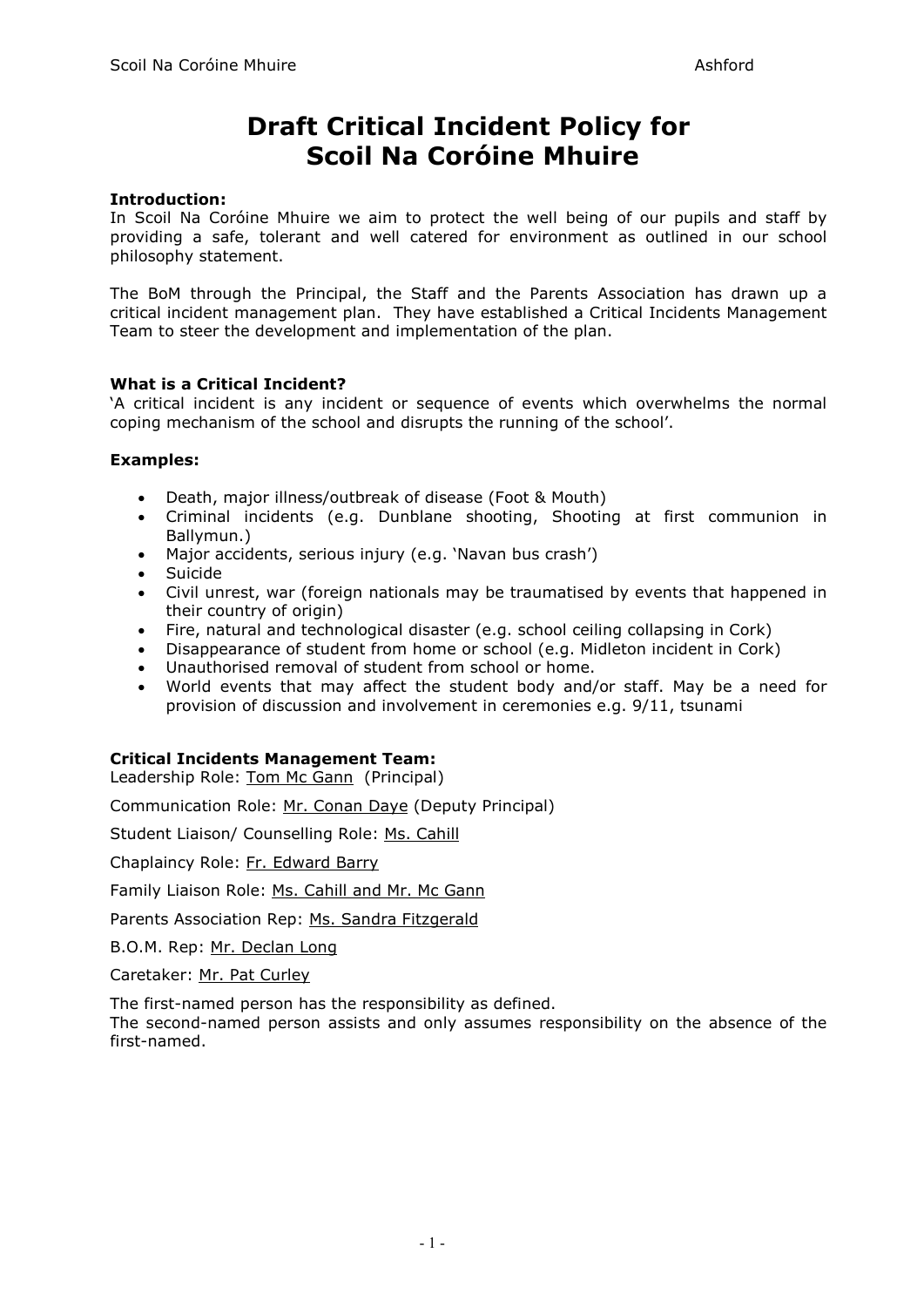## **Roles and Responsibilities 1. Leadership Role: Intervention**

- Confirm the event
- Activate the Critical Incident response team
- Liaise with the Gardaí/Emergency services
- Lead briefing meetings for staff on the facts as known, give staff members an opportunity to express their feelings and ask questions, outline the routine for the day
- Express sympathy to family
- Clarify facts surrounding event
- Make contact with other relevant agencies
- Decide how news will be communicated to different groups (staff, pupils, outside school)

## **Postvention**

- Ensure provision of ongoing support to staff and students
- Facilitate any appropriate memorial events
- Review Plan

#### **2. Communication Role: Intervention**

- With Team, prepare a public statement
- Organise a designated room to address media promptly
- Ensure telephone lines are free for outgoing and important incoming calls
- Designate mobile numbers for contact
- Liaise with relevant outside support agencies

## **Postvention**

• Review and evaluate effectiveness of communication response

## **3. Student Liaison/ Counselling Role: Intervention**

- Advise the staff on the procedures for identification of vulnerable pupils
- Alert staff to vulnerable pupils
- Outline specific services available in the school
- Put in place clear referral procedures
- Address immediate needs of staff
- Provide materials for staff (from critical incident folder)
- Provide information
- Provide counselling

## **Postvention**

- Provide ongoing support to vulnerable students
- Monitor class most affected
- Refer as appropriate
- Review and evaluate Plan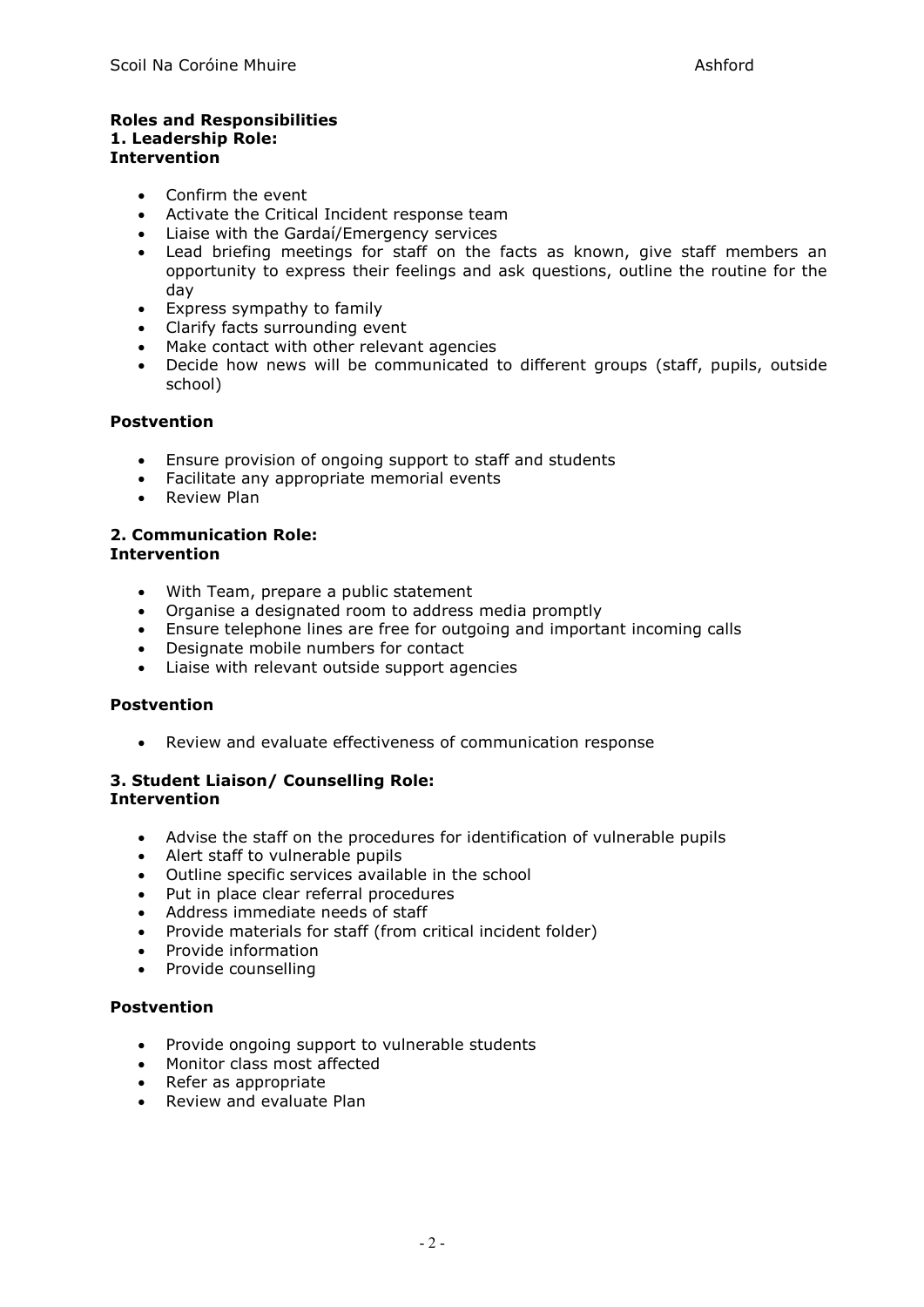## **4. Chaplaincy Role: Intervention**

- Visit home(s), if appropriate
- Assist with prayer services
- Make contact with other local clergy
- Be available as personal and spiritual support to staff

## **Postvention**

- Provide follow-up support to families
- Work in partnership with Critical Incident team
- Review and Evaluate Plan

#### **4. Family Liaison Role: Intervention**

- Co-ordinate contact with families (following first contact by Principal)
- Consult with family around involvement of school in e.g. funeral service
- Assist with all communication dealing with parents of any student affected by critical incident

## **Postvention**

- Provide ongoing support to families affected by the incident
- Involve as appropriate the family in school liturgies/memorial services
- Offer to link family with community support groups
- Review and evaluate plan

## **Action plan SHORT-TERM ACTIONS (Day 1)**

- Immediate contact with family/families
- Consult with the family regarding appropriate support from the school, e.g. funeral service
- Ensure that a quiet place can be made for students/staff

## **Media Briefing (if appropriate)**

- Designate a spokesperson (Leader)
- Gather accurate information
- Prepare a brief statement (Team)
- Protect the family's privacy
- It is important to obtain accurate information about the incident
	- 1. What happened, where and when?
	- 2. What is the extent of the injuries?
	- 3. How many are involved and what are their names?
	- 4. Is there a risk of further injury?
	- 5. What agencies have been contacted already?
- Contact appropriate agencies
	- 1. Emergency services
	- 2. Medical services
	- 3. H.S.E. Psychology Departments/Community Care Services
	- 4. NEPS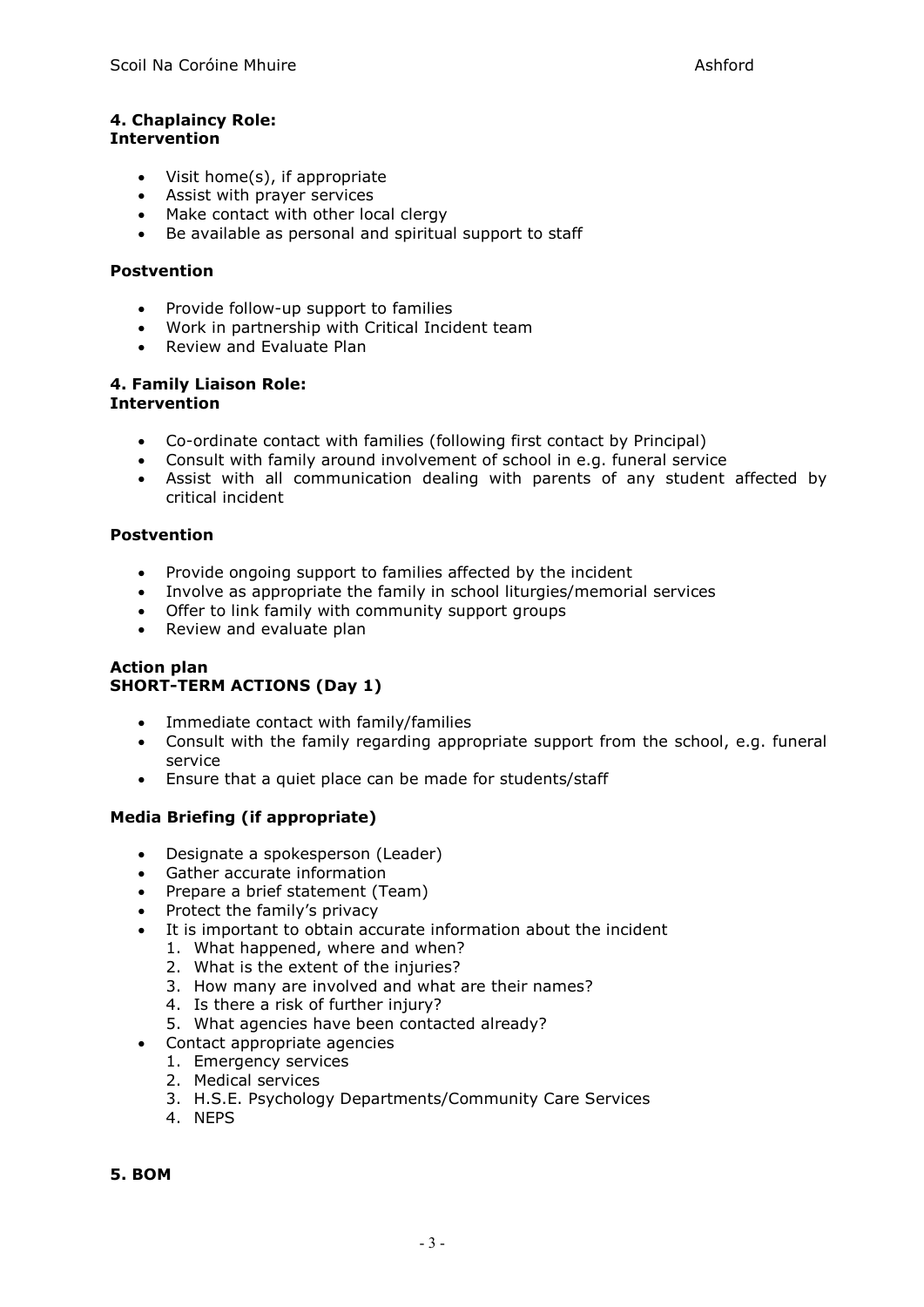# **6. DES/Schools Inspector**

- Convene a meeting with Key Staff/Critical Management Team
- Organize a staff meeting, if appropriate
- Ensure any absent staff members are kept informed
- Organise timetable/routine for the day. (Adhering to the normal school routine is important, if this is possible)
- Class teachers to take note of any absentees who might need to be contacted, list of friends etc, or any other relevant information. This is to be given to the Student Liaison person
- Arrange supervision of students
- Liaise with the family regarding funeral arrangements/memorial service
- The Chaplain/Principal will liaise with the family, to extend sympathy and clarify the family's wishes regarding the school's involvement in funeral/memorial service
- Arrange a home visit by two staff representatives within 24 hours, if appropriate. (Student Liaison person + Class teacher)
- Have regard for different religious traditions and faiths

# **MEDIUM-TERM ACTIONS (24-72 HOURS)**

- Preparation of students/staff attending funeral
- Involvement of students/staff in liturgy if agreed by bereaved family
- Facilitation of students/staffs responses, e.g. Sympathy cards, flowers, Book of Condolences, etc.
- Ritual within the school
- Review the events of the first 24 hours
- Reconvene Key Staff/Critical Incident Management Team
- Decide arrangements for support meetings for parents/students/staff
- Decide on mechanism for feedback from teachers on vulnerable students
- Have review of Critical Incident Management Team meeting
- Establish contact with absent staff and pupils
- Arrange support for individual students, groups of students, and parents, if necessary
- Hold support/information meeting for parents/students, if necessary, in order to clarify what has happened
- Give any teacher who feels uncomfortable with involvement in support meetings the choice of opting out
- Arrange, in consultation, with outside agencies, individual or group debriefings or support meetings with parental permission
- Plan for the re-integration of students and staff e.g. absentees, injured, siblings, close relative etc)
- Student Liaison person to liaise with above on their return to school.
- Plan visits to injured
	- Family Liaison person  $+$  Class Teacher  $+$  Principal to visit home/hospital
	- Attendance and participation at funeral/memorial service (To be decided)
	- Decide this in accordance with parent's wishes, school management decisions and in consultation with close school friends
- School closure (if appropriate)
- Request a decision on this from school management